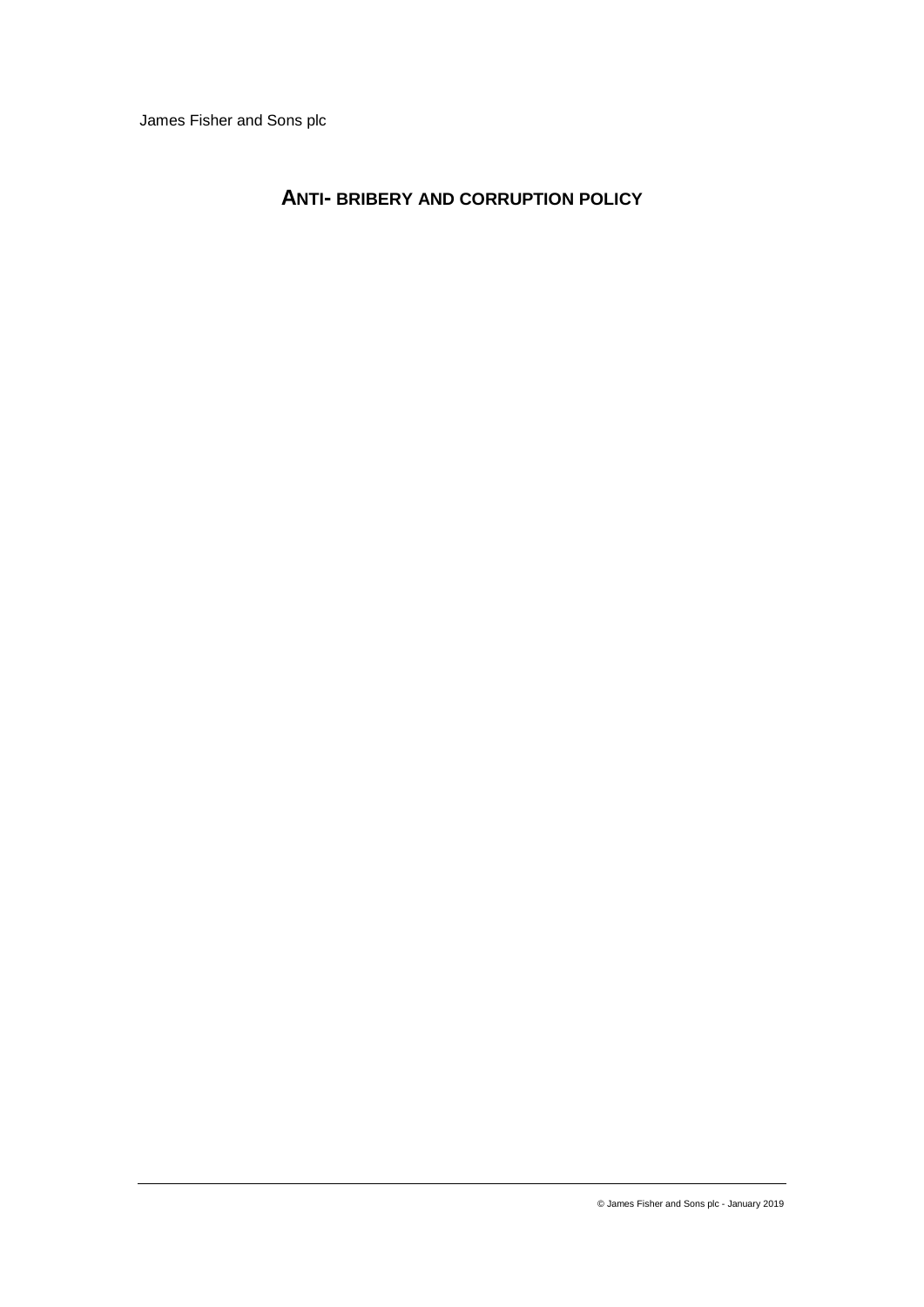# **CONTENTS**

| <b>CLAUSE</b>  |  |
|----------------|--|
| $\mathbf{1}$ . |  |
| 2.             |  |
| 3.             |  |
| 4.             |  |
| 5.             |  |
| 6.             |  |
| 7.             |  |
| 8.             |  |
| 9.             |  |
| 10.            |  |
| 11.            |  |
| 12.            |  |
| 13.            |  |
| 14.            |  |
| 15.            |  |

# **SCHEDULE**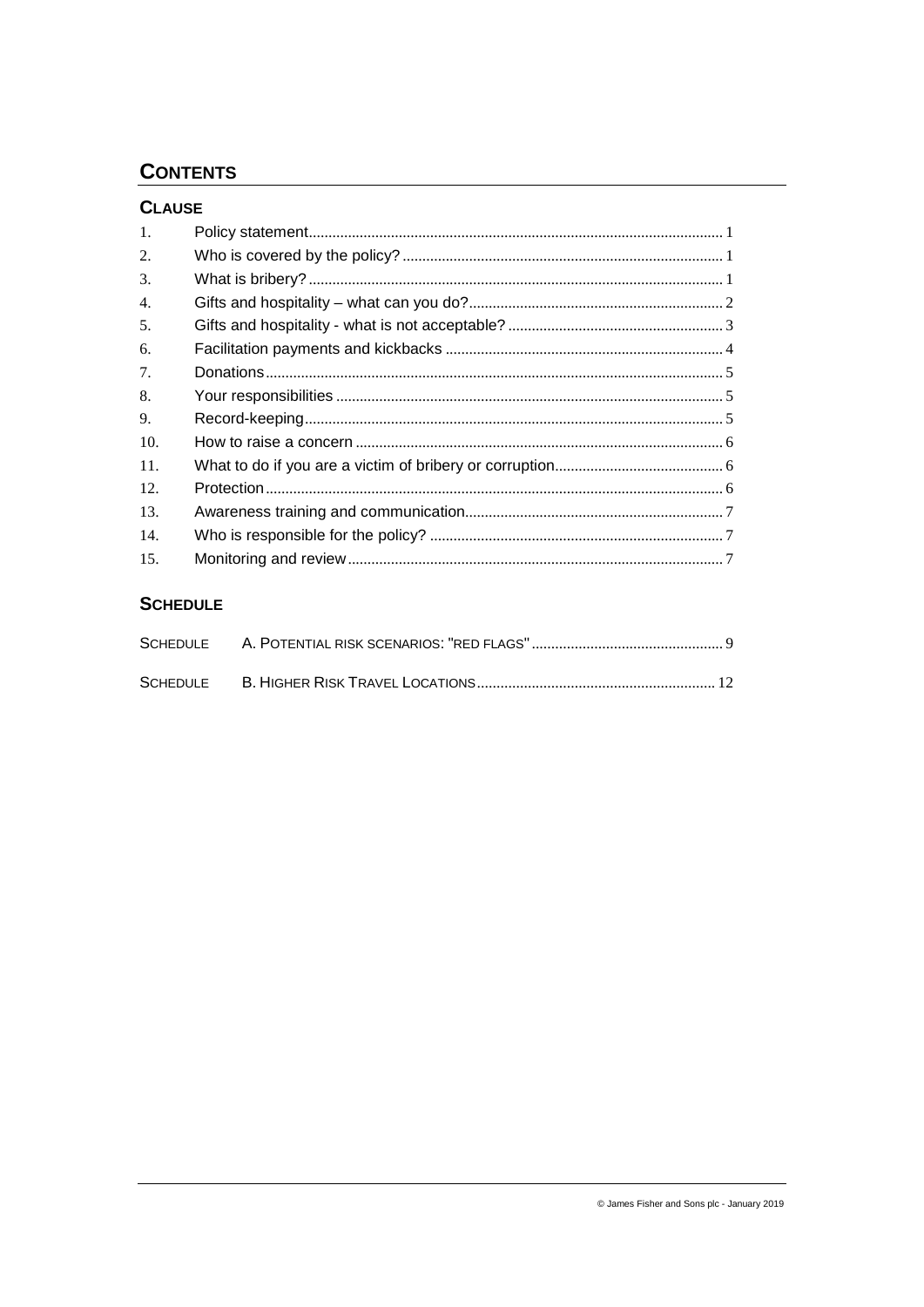# **1. POLICY STATEMENT**

- 1.1 It is our policy to conduct all of our business to the highest standards and in a wholly ethical manner, free from any form of bribery or corruption.
- 1.2 We will comply with all applicable laws relevant to countering bribery and corruption in all the jurisdictions in which we operate. However, we remain bound by the laws of the UK, including the Bribery Act 2010, in respect of our conduct both at home and abroad.
- 1.3 The purpose of this policy is to:
	- (a) set out our responsibilities, and of those working for us, in observing and upholding our position on bribery and corruption; and
	- (b) provide information and guidance to those working for us on how to recognise and deal with bribery and corruption issues.
- 1.4 Bribery and corruption are punishable for individuals by up to ten years' imprisonment and if we are found to have taken part in corruption we could face an unlimited fine, be excluded from tendering for public contracts and face damage to our reputation. We therefore take our legal responsibilities very seriously.
- 1.5 In this policy, **third party** means any individual or organisation you come into contact with during the course of your work for us, and includes actual and potential clients, customers, suppliers, distributors, business contacts, agents, advisers, and government and public bodies, including their advisors, representatives and officials, politicians and political parties.

# **2. WHO IS COVERED BY THE POLICY?**

This policy applies to all individuals working within the James Fisher Group of Companies at all levels and grades, including senior managers, officers, directors, employees (whether permanent, fixed-term or temporary), consultants, contractors, trainees, seconded staff, homeworkers, casual workers and agency staff, volunteers, interns, agents, sponsors, or any other person associated with us, or any of our subsidiaries or their employees, wherever located (collectively referred to as **workers** in this policy).

# **3. WHAT IS BRIBERY?**

A bribe is an inducement or reward offered, promised or provided in order to gain any commercial, contractual, regulatory or personal advantage.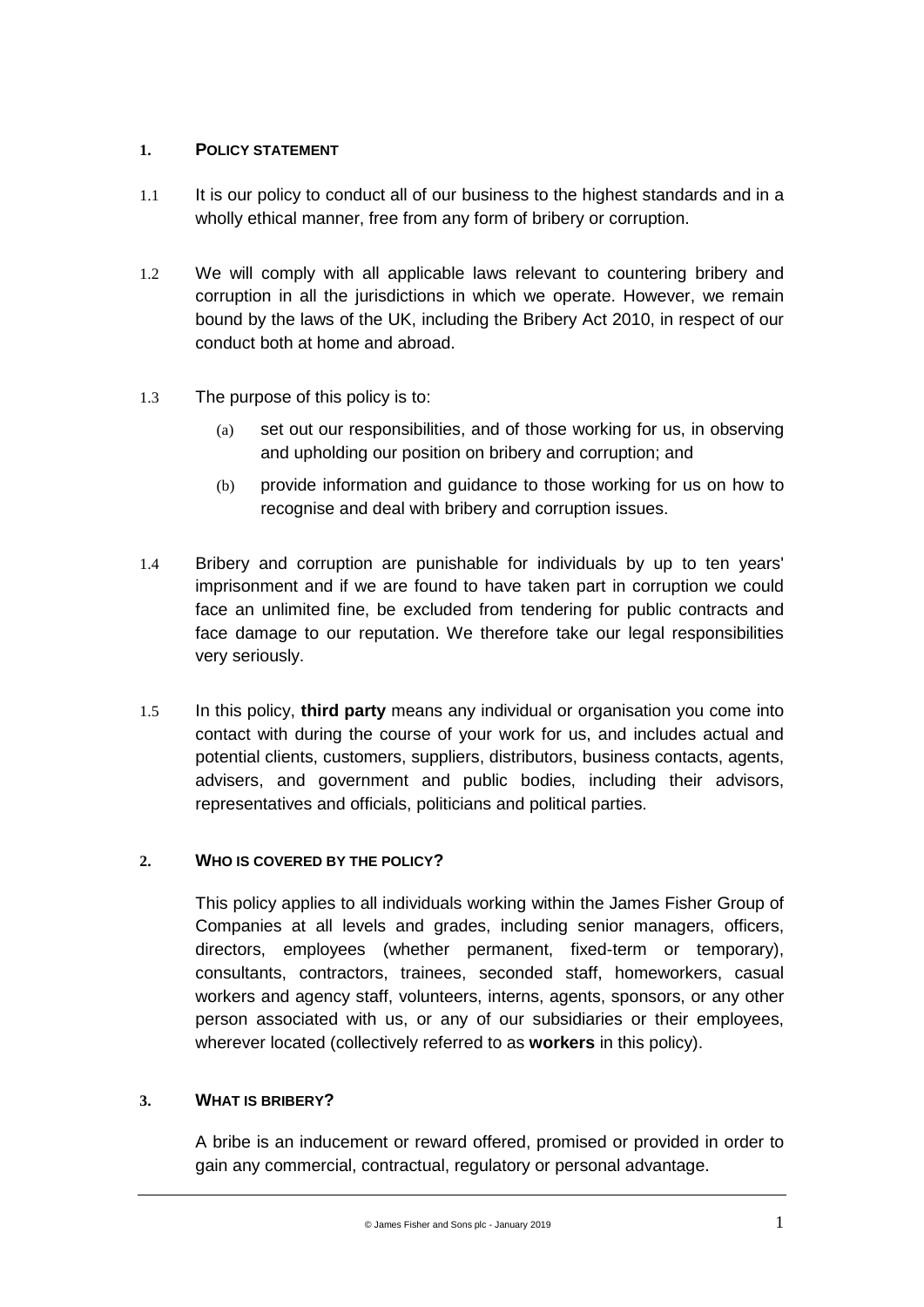# **Examples:**

## **Offering a bribe**

You offer a potential client tickets to a major sporting event, but only if they agree to do business with us.

This would be an offence as you are making the offer to gain a commercial and contractual advantage. We may also be found to have committed an offence because the offer has been made to obtain business for us. It may also be an offence for the potential client to accept your offer.

# **Receiving a bribe**

A supplier gives your nephew a job, but makes it clear that in return they expect you to use your influence in our organisation to ensure we continue to do business with them.

It is an offence for a supplier to make such an offer. It would be an offence for you to accept the offer as you would be doing so to gain a personal advantage.

# **Bribing a foreign official**

You arrange for the business to pay an additional payment to a foreign official to speed up an administrative process, such as clearing our goods through customs.

The offence of bribing a foreign public official has been committed as soon as the offer is made. This is because it is made to gain a business advantage for us. We may also be found to have committed an offence.

## **4. GIFTS AND HOSPITALITY – WHAT CAN YOU DO?**

- 4.1 This policy does not prohibit normal and appropriate hospitality (given and received) to or from third parties, and should be read in conjunction with the Group's Code of Ethics Policy.
- 4.2 The giving or receipt of gifts is not prohibited, if the following requirements are met:
	- (a) it is not made with the intention of influencing a third party to obtain or retain business or a business advantage, or to reward the provision or retention of business or a business advantage, or in explicit or implicit exchange for favours or benefits;
	- (b) it complies with local law;
	- (c) it is given in our name, not in your name;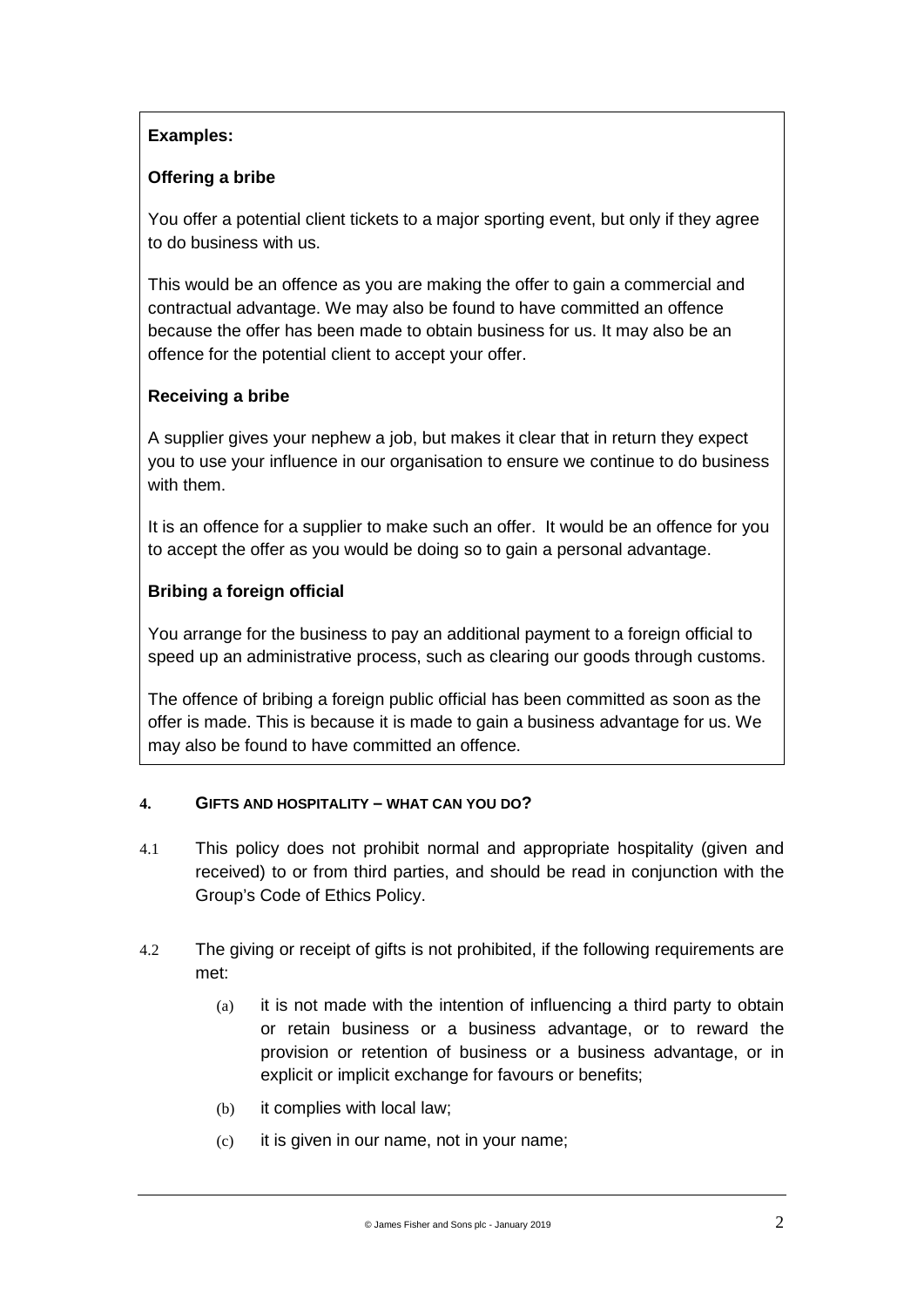- (d) it does not include cash or a cash equivalent (such as gift certificates or vouchers);
- (e) it is appropriate in the circumstances. For example, in the UK it is customary for small gifts to be given at Christmas time;
- (f) taking into account the reason for the gift, it is of an appropriate type and value and given at an appropriate time;
- (g) it is given openly, not secretly;
- (h) gifts should not be offered to, or accepted from, government officials or representatives, or politicians or political parties, without the prior approval of your manager; and
- (i) you comply with the Group's Code of Ethics Policy.
- 4.3 We appreciate that the practice of giving business gifts varies between countries and regions and what may be normal and acceptable in one region may not be in another. The test to be applied is whether in all the circumstances the gift or hospitality is reasonable and justifiable. The intention behind the gift should always be considered.

#### **5. GIFTS AND HOSPITALITY - WHAT IS NOT ACCEPTABLE?**

- 5.1 It is not acceptable for you (or someone on your behalf) to:
	- (a) give, promise to give, or offer, a payment, gift or hospitality with the expectation or hope that a business advantage will be received, or to reward a business advantage already given;
	- (b) give, promise to give, or offer, a payment, gift or hospitality to a government official, agent or representative to "facilitate" or expedite a routine procedure;
	- (c) accept payment from a third party that you know or suspect is offered with the expectation that it will obtain a business advantage for them;
	- (d) accept a gift or hospitality from a third party if you know or suspect that it is offered or provided with an expectation that a business advantage will be provided by us in return;
	- (e) threaten or retaliate against another worker who has refused to commit a bribery offence or who has raised concerns under this policy; or
	- (f) engage in any activity that might lead to a breach of this policy.
- 5.2 The Compliance Manager for each business is responsible for ensuring that those workers processing expenses claims have been provided with a copy of this policy, and have received training on the kind of red flags to identify in expenses claims that may indicate inappropriate gifts or hospitality.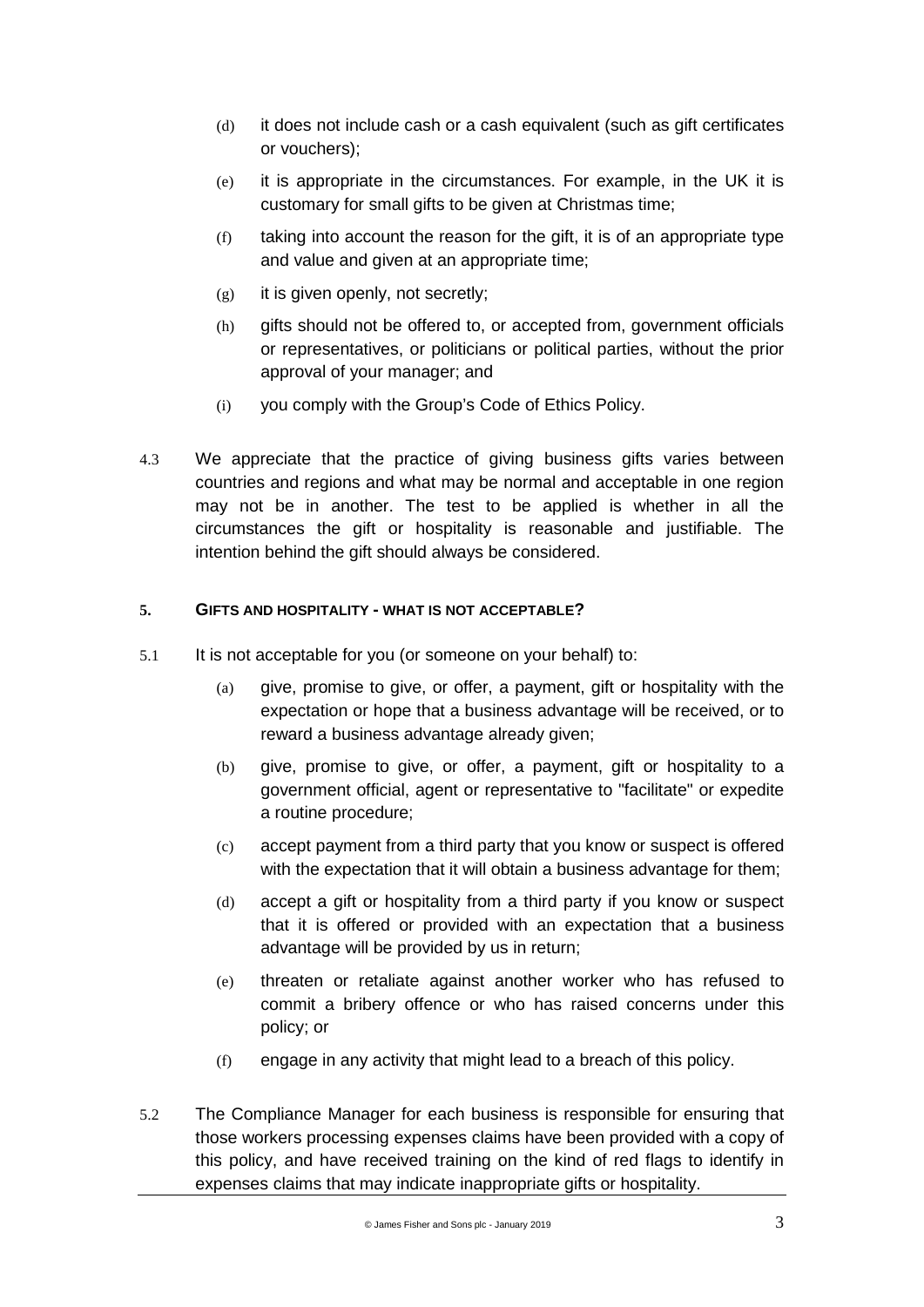## **6. FACILITATION PAYMENTS AND KICKBACKS**

- 6.1 Facilitation payments and kickbacks are not acceptable and must not be made or accepted. Facilitation payments are typically small, unofficial payments made to secure or expedite a routine government action by a government official. They are not commonly paid in the UK, but are common in some other jurisdictions.
- 6.2 Making a payment or a gift to an official to encourage or induce them to act more swiftly may appear to be an acceptable practice, or customary in some parts of the world. However, such payments or gifts, often known as 'facilitation payments', are illegal in many countries. Common circumstances in which facilitation payments are requested are:
	- when obtaining permits, licences or other official documents to qualify a person to do business in a foreign country;
	- when processing government papers such as visas or work orders;
	- to provide security services for company people or assets; and
	- to provide access to utilities such as water or power.

The company does not condone the making of facilitation payments.

If, however, you are faced with a situation in which a payment is demanded by an official and the demand is accompanied by a threat to your personal safety, you may pay. However, you must report this to your local senior manager as soon as possible, who must in turn notify the Compliance Manager responsible for your business (usually the finance director of the business unit). Any such facilitation payments must be appropriately and accurately recorded.

- 6.3 If you are asked to make a payment on our behalf, you should always be mindful of what the payment is for and whether the amount requested is proportionate to the goods or services provided. You should always ask for a receipt which details the reason for the payment. If you have any suspicions, concerns or queries regarding a payment, you should raise these with the Compliance Manager.
- 6.4 The Compliance Manager for each business is responsible for:
	- (a) ensuring that all workers travelling to any locations perceived to have a higher risk of bribery and facilitation payments have:
		- (i) received a copy of this policy; and
		- (ii) undertaken the e-learning bribery course available via the Group Learning & Development e-learning tool.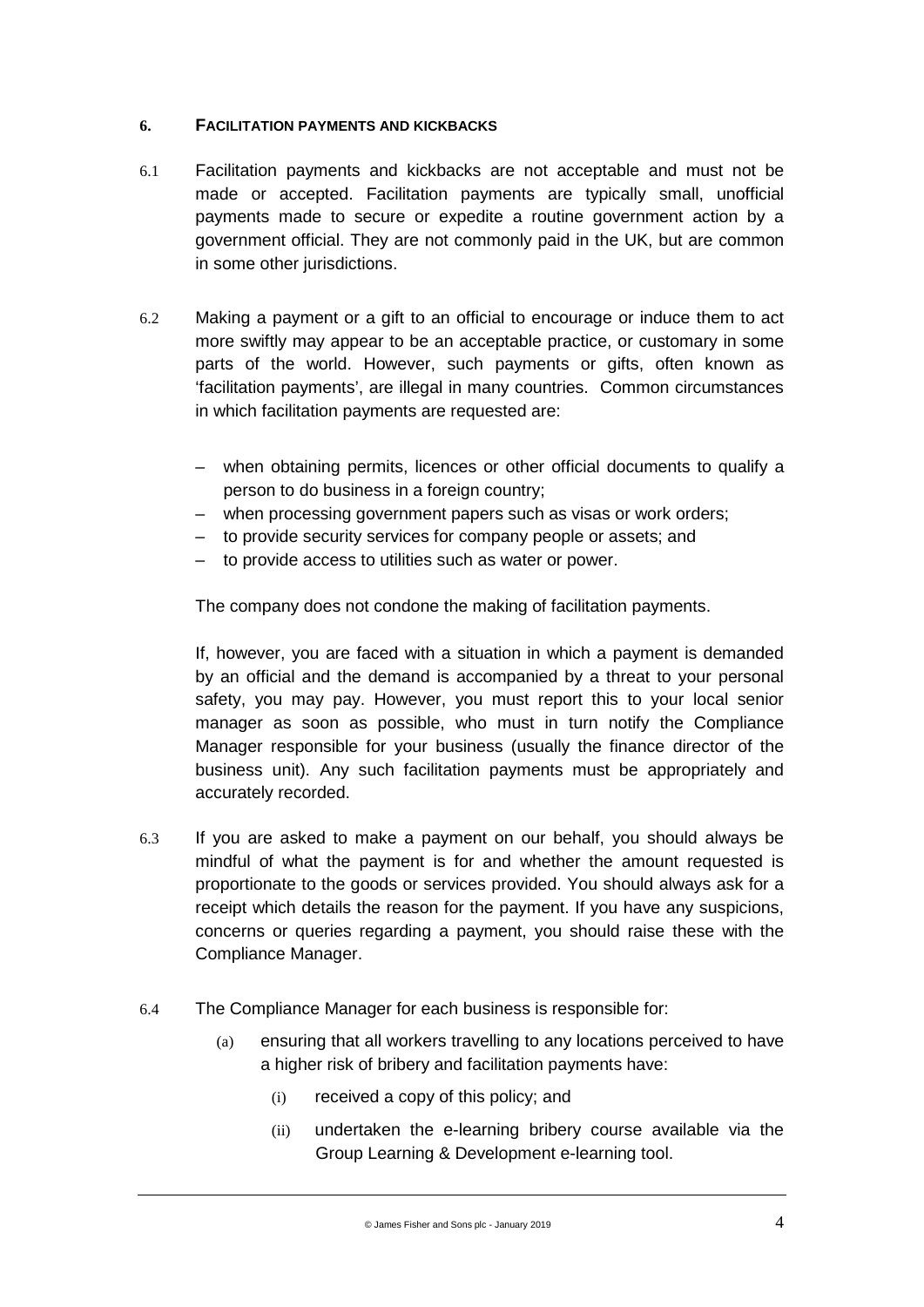- (b) maintaining an up to date record of the names of those workers, the acknowledgement of the policy and their bribery training.
- (c) assessing and identifying which locations are perceived to have a higher risk of bribery and facilitation payments for the purposes of this policy. For guidance purposes only, Schedule B sets out a list of top 100 countries considered by Transparency International to carry a higher risk of bribery and facilitation payments in their most recent list. This is updated on an annual basis.

## **7. DONATIONS**

Generally, we do not make contributions to political parties but if we do they will never be made in an attempt to influence any decision or gain a business advantage and will be disclosed in our Annual Report. Generally we do not make charitable donations but if we do any such donations will be legal and ethical under local laws and practices. No donation must be offered or made without the prior approval of the Board.

## **8. YOUR RESPONSIBILITIES**

- 8.1 You must ensure that you read, understand and comply with this policy.
- 8.2 The prevention, detection and reporting of bribery and other forms of corruption are the responsibility of all those working for us or under our control. All workers are required to avoid any activity that might lead to, or suggest, a breach of this policy.
- 8.3 You must notify your manager as soon as possible if you believe or suspect that a conflict with this policy has occurred, or may occur in the future. For example, if a client or potential client offers you something to gain a business advantage with us, or indicates to you that a gift or payment is required to secure their business. Further "red flags" that may indicate bribery or corruption are set out in [Schedule](#page-10-0) A.
- 8.4 Any employee who breaches this policy will face disciplinary action, which could result in dismissal for gross misconduct. We reserve our right to terminate our contractual relationship with other workers if they breach this policy.

## **9. RECORD-KEEPING**

9.1 Managers are responsible for ensuring that they keep financial records and have appropriate internal controls in place which will evidence the business reason for making payments to third parties.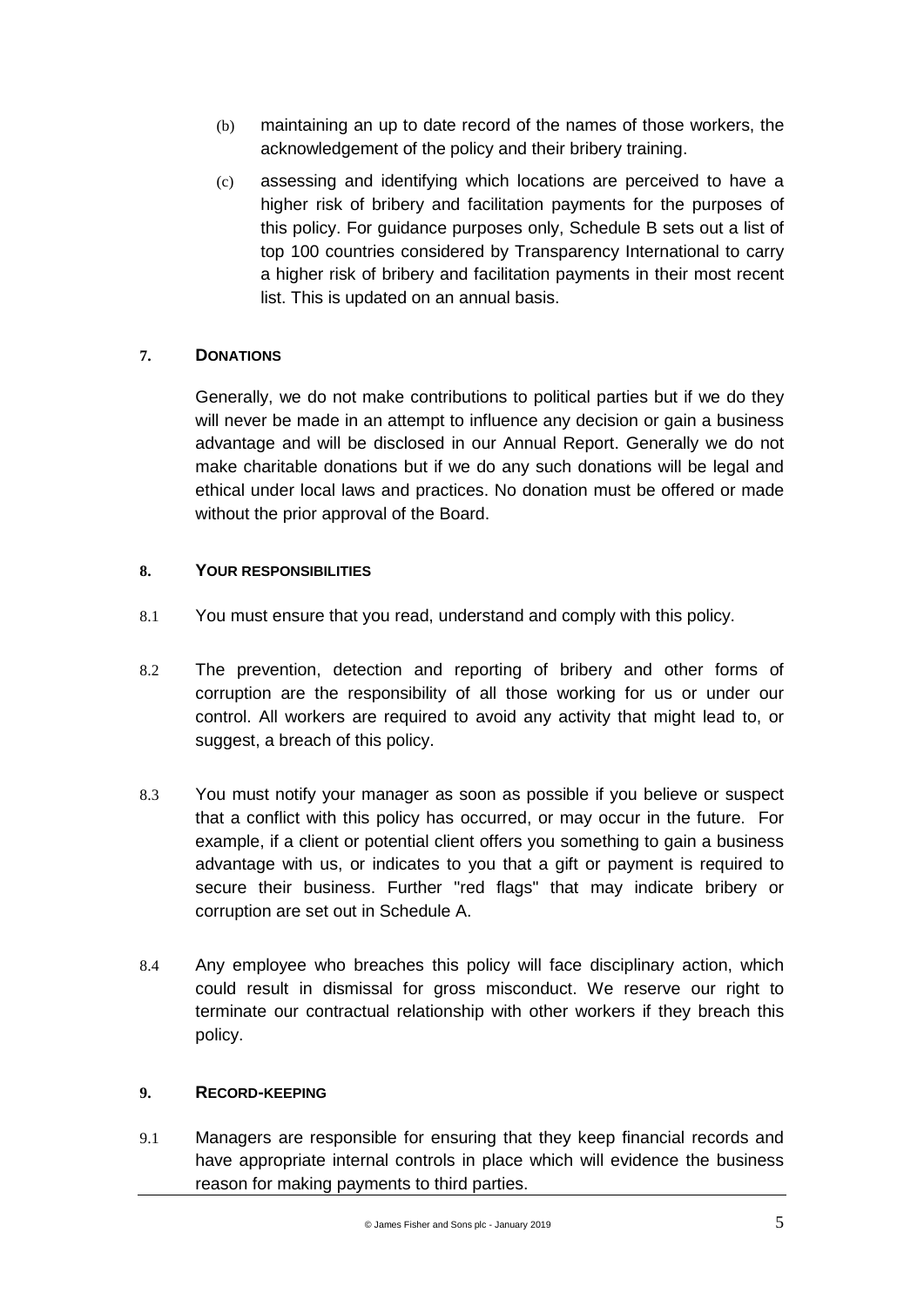- 9.2 You must declare and keep a written record of all hospitality with value over £500 or gifts accepted or offered, which will be subject to managerial review.
- 9.3 You must ensure all expenses claims relating to hospitality, gifts or expenses incurred to third parties are submitted in accordance with our expenses policy and specifically record the reason for the expenditure.
- 9.4 All accounts, invoices, memoranda and other documents and records relating to dealings with third parties, such as clients, suppliers and business contacts, should be prepared and maintained with strict accuracy and completeness. No accounts must be kept "off-book" to facilitate or conceal improper payments.

#### **10. HOW TO RAISE A CONCERN**

You are encouraged to raise concerns about any issue or suspicion of malpractice at the earliest possible stage. If you are unsure whether a particular act constitutes bribery or corruption, or if you have any other queries, these should be raised with your line manager. Concerns may also be reported by following the procedure set out in our Whistle Blowing Policy. A copy of our Whistle Blowing Policy can be obtained from your line manager, Group HR or the Compliance Manager.

#### **11. WHAT TO DO IF YOU ARE A VICTIM OF BRIBERY OR CORRUPTION**

It is important that you tell your line manager as soon as possible if you are offered a bribe by a third party, are asked to make one, suspect that this may happen in the future, or believe that you are a victim of another form of unlawful activity. Managers must report any such matters to the Compliance Manager immediately.

#### **12. PROTECTION**

- 12.1 Workers who refuse to accept or offer a bribe, or those who raise concerns or report another's wrongdoing, are sometimes worried about possible repercussions. We aim to encourage openness and will support anyone who raises genuine concerns in good faith under this policy, even if they turn out to be mistaken.
- 12.2 We are committed to ensuring no one suffers any detrimental treatment as a result of refusing to take part in bribery or corruption, or because of reporting in good faith their suspicion that an actual or potential bribery or other corruption offence has taken place, or may take place in the future. Detrimental treatment includes dismissal, disciplinary action, threats or other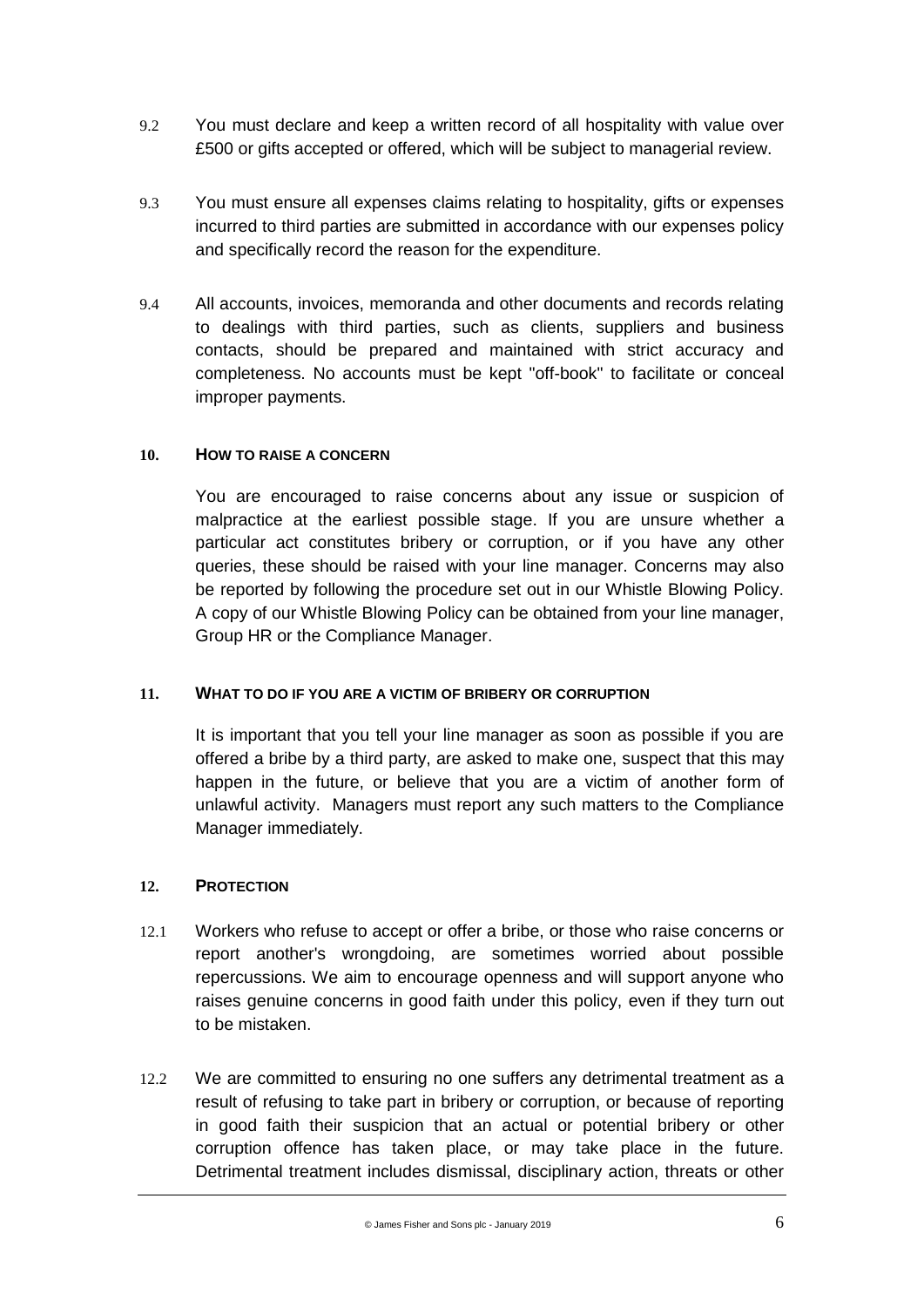unfavourable treatment connected with raising a concern. If you believe that you have suffered any such treatment, you should inform the Compliance Manager immediately. If the matter is not remedied, and you are an employee, you should raise it formally using our Grievance Policy and Procedure, which can be found in the Group HR Manual. The Manual is available on line or from the Group Head of HR.

#### **13. AWARENESS TRAINING AND COMMUNICATION**

Managers are expected to ensure that:

- 13.1 Awareness Training on this policy forms part of the induction process for all new workers.
- 13.2 Staff receive an appropriate level of training on this policy.
- 13.3 Our zero-tolerance approach to bribery and corruption is communicated to all suppliers, contractors and business partners at the outset of our business relationship with them and as appropriate thereafter.

#### **14. WHO IS RESPONSIBLE FOR THE POLICY?**

- 14.1 The board of directors has overall responsibility for ensuring this policy complies with our legal and ethical obligations, and that all those under our control comply with it.
- 14.2 The Group Compliance Manager has primary responsibility for implementing this policy, and for monitoring its use and effectiveness and for reporting any issues raised to the Chairman and to the Board. Each Trading Company will appoint its own Compliance Manager who must be a director of the Company concerned. Local Compliance Managers have primary and day to day responsibility within their respective businesses for implementing its policy, monitoring its use and effectiveness, undertaking risk assessments, maintaining all required records and identifying and reporting any incidents which may contravene the Group Statement or Policy to their local Board and to the Group Compliance Manager. Managers at all levels are responsible for ensuring those reporting to them are made aware of and understand this policy and, where appropriate, are given training on it.

#### **15. MONITORING AND REVIEW**

15.1 Trading company Managing Directors will monitor the implementation and effectiveness of this Policy in their respective businesses. The Group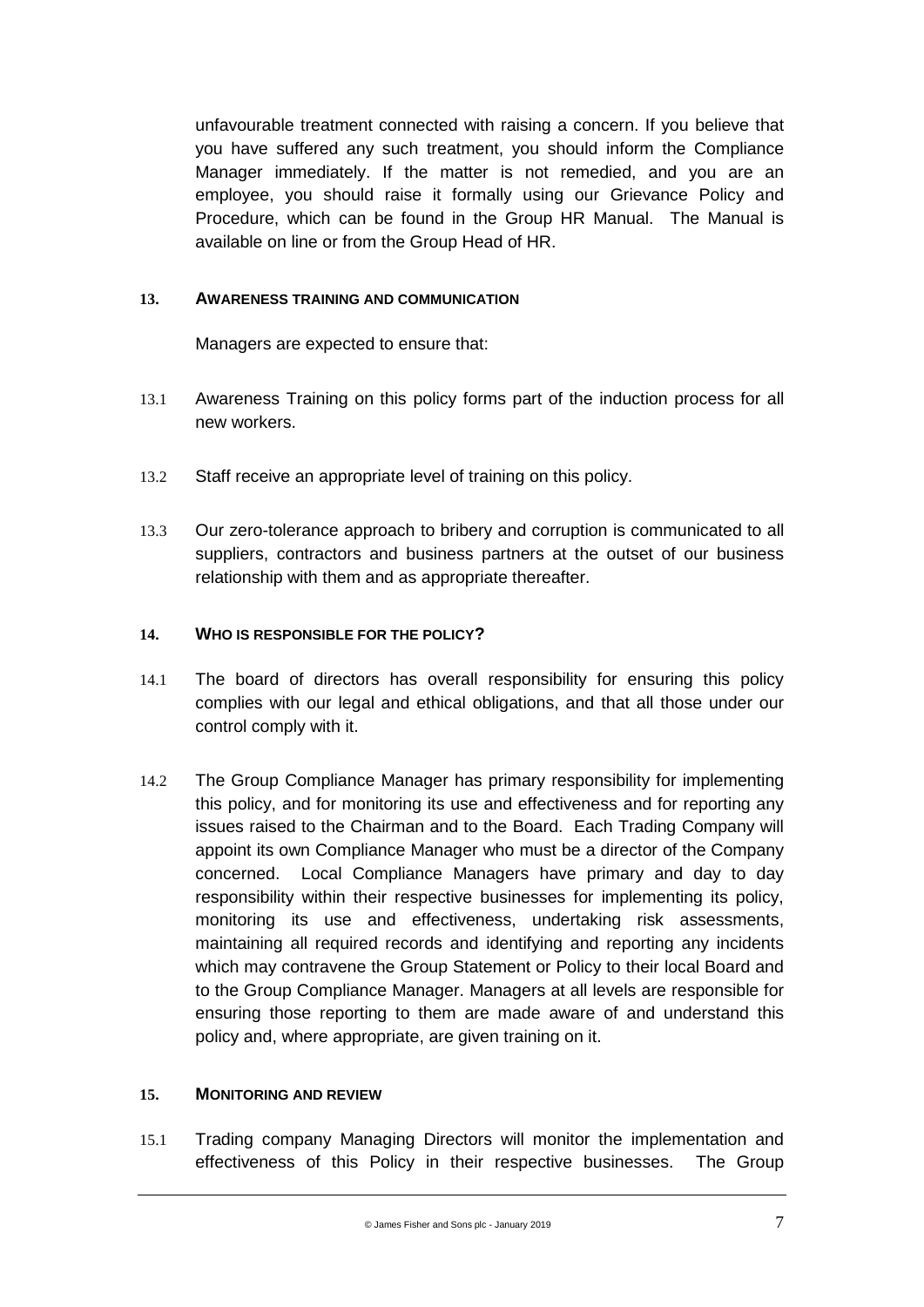Compliance Manager will monitor the overall effectiveness and review the implementation of this policy, regularly considering its suitability, adequacy and effectiveness. Any improvements identified will be made as soon as possible. Internal risk management and control systems will be subject to audit to provide assurance that they are effective in countering bribery and corruption.

- 15.2 All workers are responsible for the success of this policy and should ensure they use it to disclose any suspected danger or wrongdoing.
- 15.3 Workers are invited to comment on this policy and suggest ways in which it might be improved. Comments, suggestions and queries should be addressed to the Group or Local Compliance Manager.
- 15.4 This policy does not form part of any employee's contract of employment and it may be amended at any time.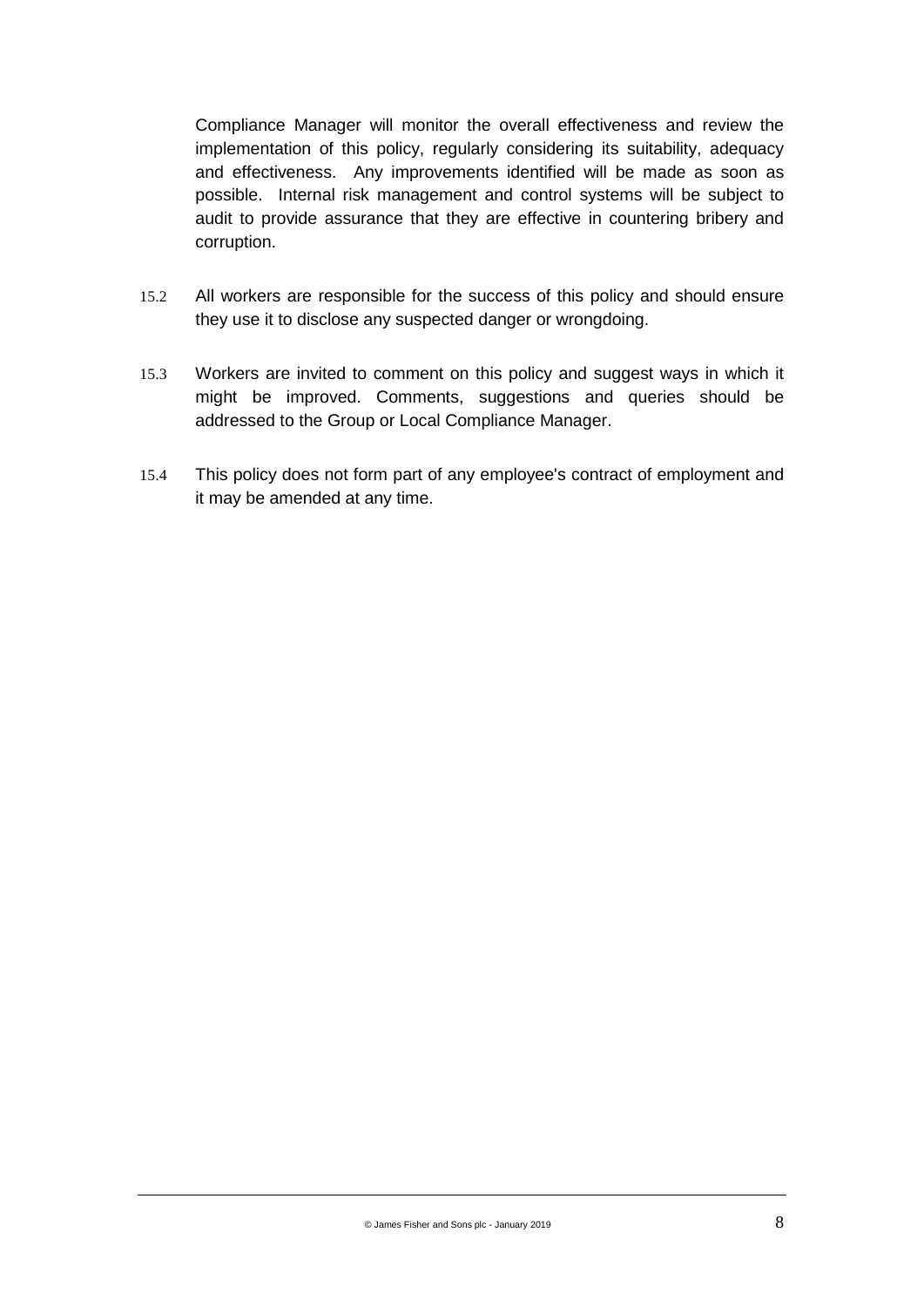# **Schedule A. Potential risk scenarios: "red flags"**

<span id="page-10-0"></span>The following is a list of possible red flags that may arise during the course of you working for us and which may raise concerns under various anti-bribery and anti-corruption laws. The list is not intended to be exhaustive and is for illustrative purposes only.

If you encounter any of these red flags while working for us, you must report them promptly using the procedure set out in the Whistle Blowing policy:

- (a) you become aware that a third party engages in, or has been accused of engaging in, improper business practices;
- (b) you learn that a third party has a reputation for paying bribes, or requiring that bribes are paid to them, or has a reputation for having a "special relationship" with foreign government officials;
- (c) a third party insists on receiving a commission or fee payment before committing to sign up to a contract with us, or carrying out a government function or process for us;
- (d) a third party requests payment in cash and/or refuses to sign a formal commission or fee agreement, or to provide an invoice or receipt for a payment made;
- (e) a third party requests that payment is made to a country or geographic location different from where the third party resides or conducts business;
- (f) a third party requests an unexpected additional fee or commission to "facilitate" a service;
- (g) a third party demands lavish entertainment or gifts before commencing or continuing contractual negotiations or provision of services;
- (h) a third party requests that a payment is made to "overlook" potential legal violations;
- (i) a third party requests that you provide employment or some other advantage to a friend or relative;
- (j) you receive an invoice from a third party that appears to be nonstandard or customised;
- (k) a third party insists on the use of side letters or refuses to put terms agreed in writing;
- (l) you notice that we have been invoiced for a commission or fee payment that appears large given the service stated to have been provided;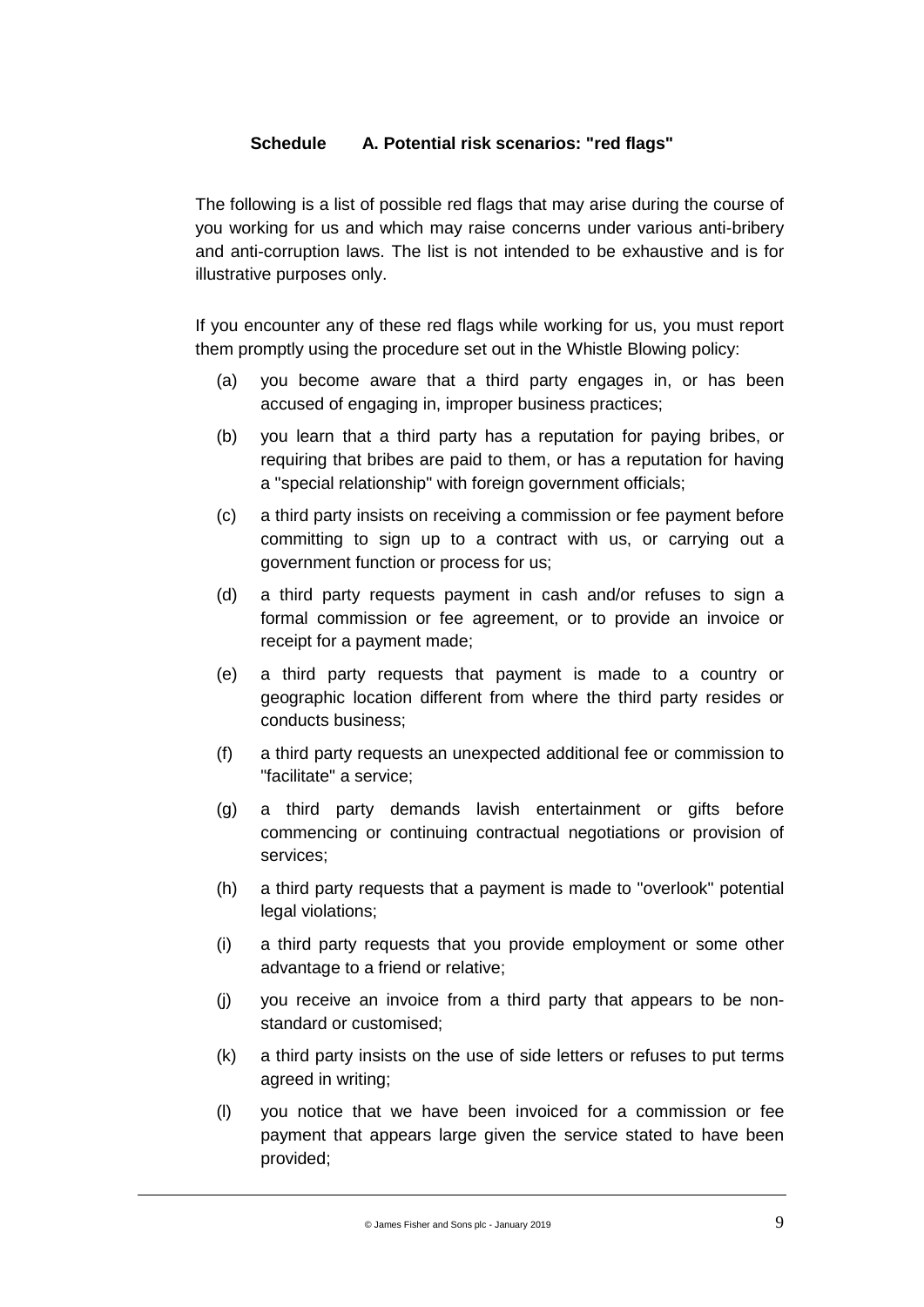- (m) a third party requests or requires the use of an agent, intermediary, consultant, distributor or supplier that is not typically used by or known to us; or
- (n) you are offered an unusually generous gift or offered lavish hospitality by a third party.